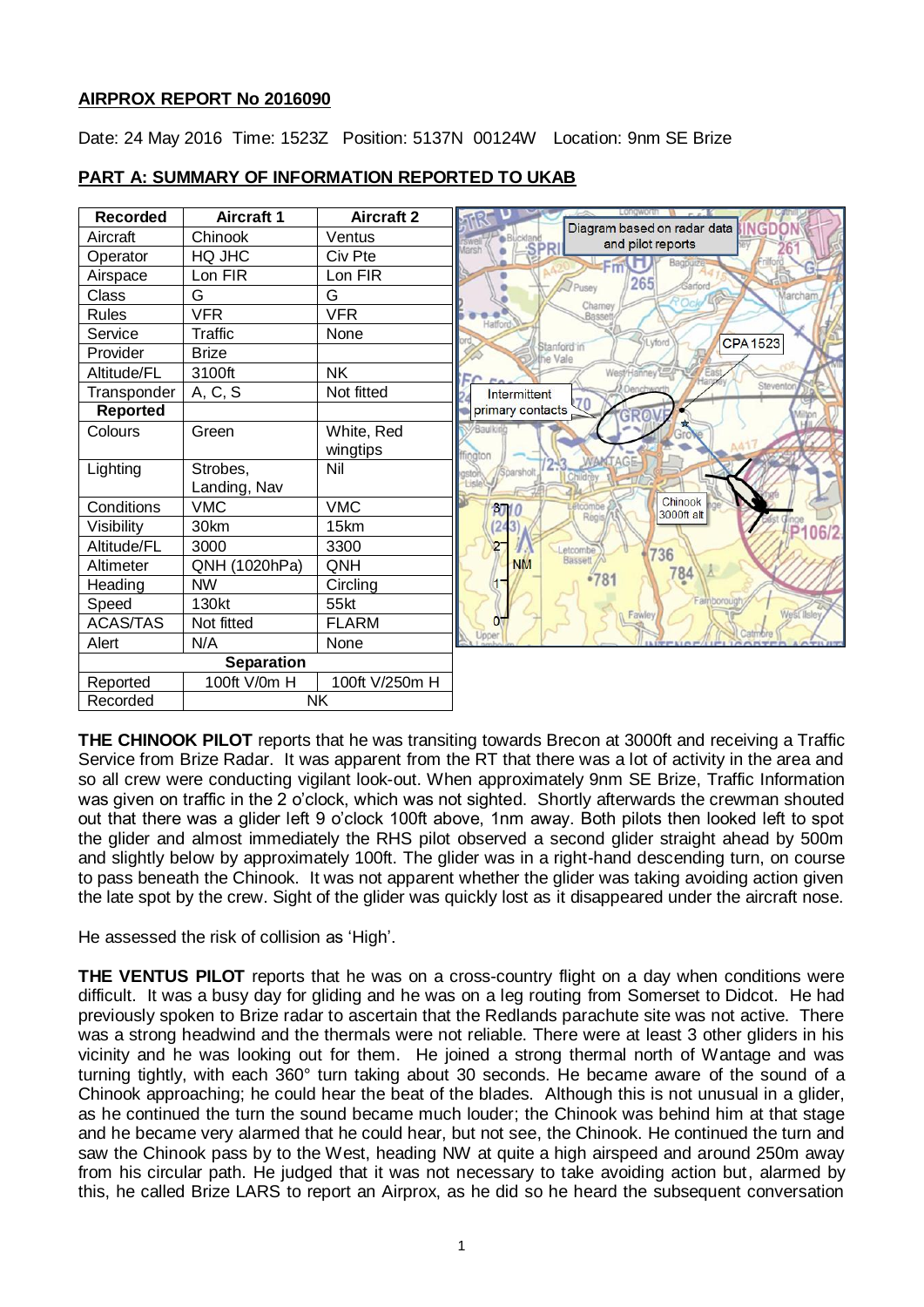between the Chinook pilot and the controller. The Chinook pilot reported that he had seen the glider and altered course to avoid it. After landing, in conversation with the Duty Controller he decided that because the Chinook pilot had seen him and altered his path, it was not an Airprox.

He assessed the risk of collision as 'None'.

**THE BRIZE LARS CONTROLLER** reports that he was providing a Traffic Service to a Chinook routing towards Gloucester transiting at 3000ft. The weather was good and, as a result, the airspace was extremely congested with a high density of GA traffic and many primary only contacts which were believed to be gliders. One glider pilot had called on frequency to enquire about activity of airspace in the area, but was not receiving a service. Shortly after the Chinook came on frequency, the controller passed Traffic Information on traffic in his 2 o'clock position. At a similar time numerous GA pilots called on the frequency and, although it was hard to recall the exact sequence of events, he thought that at this time one particular GA pilot was having difficulty relaying all pertinent information and so required more transmissions than usual. He recalls that he then received a call from a glider pilot, not in receipt of a service, reporting an Airprox with a Chinook. The controller correlated its position using the DF and could see a primary contact in the vicinity of the Chinook, 11nm SSE of Brize. He relayed the information to the Chinook pilot who informed the controller that he had been visual with the glider and had taken avoiding action. On hearing this, the glider pilot was satisfied that despite the proximity, because the Chinook pilot had been visual with him, he no longer wished to declare an Airprox. Traffic Service was then limited for the Chinook due to its routing close to the Brize overhead, and it continued without any further issues. The glider pilot later contacted Brize ATC by telephone to confirm that he no longer wished to report an Airprox, and explained that he had been circling in a thermal, which may have explained the intermittent radar contact, because of the changing aspect to the radar head.

He perceived the severity of the incident as 'High'.

### **Factual Background**

The weather at Brize was recorded as follows:

METAR EGVN 241450Z 07013KT 9999 FEW042 BKN060 16/05 Q1020 BLU NOSIG=

Portions of the tape transcripts between Brize Norton Zone, the Chinook pilot and the Glider pilot are below:

| <b>From</b>     | To              | <b>Speech</b>                                                                                                                                                                                                   | <b>Time</b> |
|-----------------|-----------------|-----------------------------------------------------------------------------------------------------------------------------------------------------------------------------------------------------------------|-------------|
| Chinook[C/S]    | <b>BZN Zone</b> | Brize Radar vortex five eight nine                                                                                                                                                                              | 15:18:50    |
| <b>BZN Zone</b> | Chinook[C/S]    | Chinook[C/S] Brize radar identified altitude three thousand<br>feet set Brize Q N H one zero two zero traffic service                                                                                           | 15:18:54    |
| Chinook[C/S]    | <b>BZN Zone</b> | Altitude three thousand feet on one zero two zero traffic<br>service Chinook <sup>[C/S]</sup> and we're looking to overfly the bravo<br>zulu november en route the er to Gloucester                             | 15:19:01    |
| <b>BZN Zone</b> | Chinook[C/S]    | Chinook[C/S] you looking to overfly the bravo zulu<br>november at er three thousand feet                                                                                                                        | 15:19:14    |
| Chinook[C/S]    | <b>BZN Zone</b> | Affirm if possible Chinook[C/S]                                                                                                                                                                                 | 15:19:17    |
| <b>BZN Zone</b> | Chinook[C/S]    | Chinook[C/S] you are procedurally cleared to enter<br>controlled airspace not below altitude three thousand feet<br>brize QNH one zero two zero overflying the bravo zulu<br>november and onwards to Gloucester | 15:22:03    |
| Chinook[C/S]    | <b>BZN Zone</b> | That's us into controlled airspace not below three thousand<br>feet on one zero two zero overhead the bravo zulu<br>november en route Gloucester Chinook[C/S]                                                   | 15:22:14    |
| <b>BZN Zone</b> | Chinook[C/S]    | Chinook[C/S] reduced traffic information due to the limits of<br>surveillance cover                                                                                                                             | 15:23:28    |
| Glider          | <b>BZN Zone</b> | Brize radar gol er this is glider [C/S]                                                                                                                                                                         | 15:24:35    |
| <b>BZN Zone</b> | Glider          | Glider [C/S] Brize radar pass your message                                                                                                                                                                      | 15:24:42    |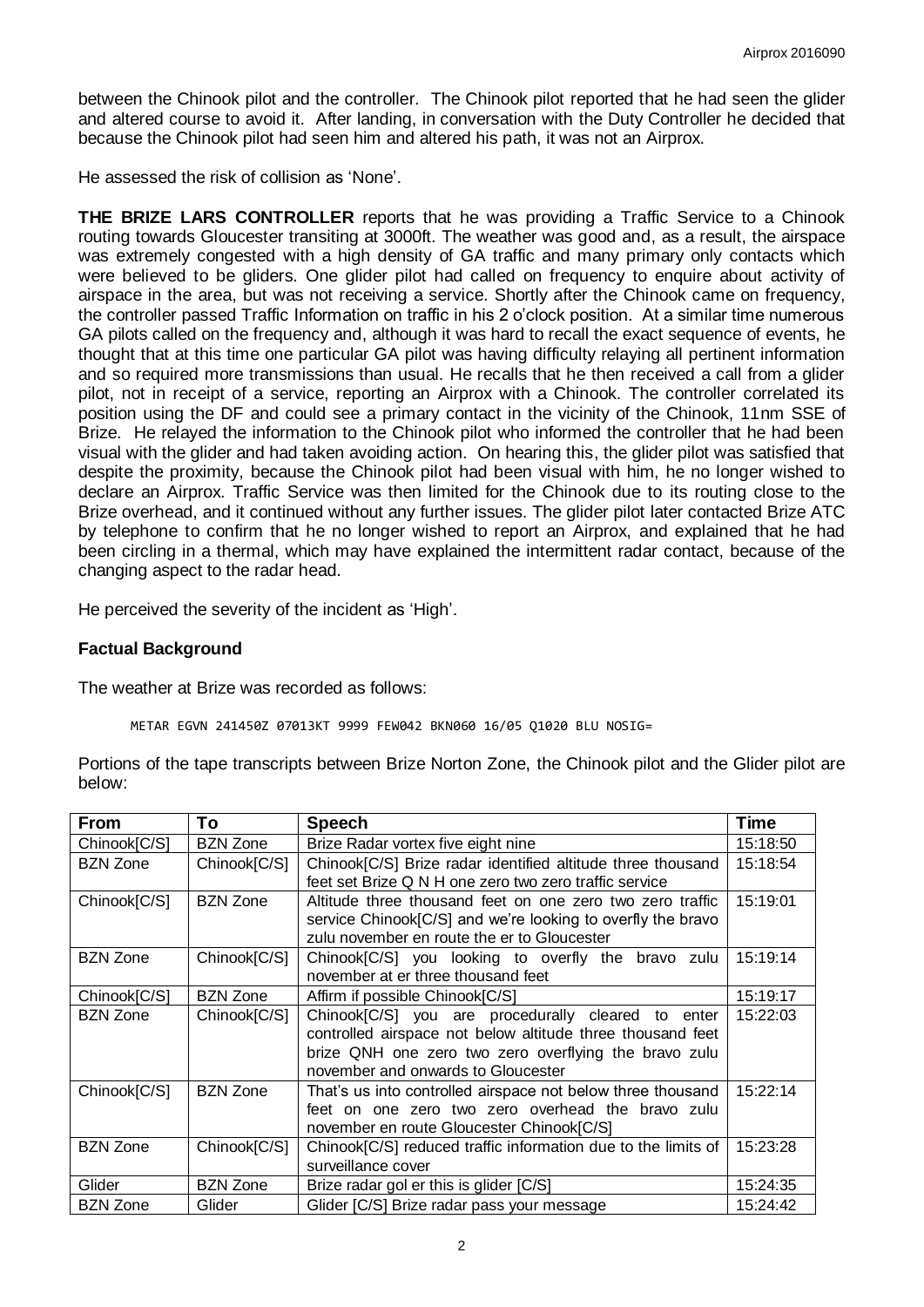| Glider          | <b>BZN Zone</b> | Er Glider[C/S] erm I think I've just had an Airprox with a<br>RAF Chinook helicopter I'm just circling to the north of<br>Grove airfield at Wantage at this time | 15:24:45 |
|-----------------|-----------------|------------------------------------------------------------------------------------------------------------------------------------------------------------------|----------|
| <b>BZN Zone</b> | Glider          | Glider[C/S] er roger nothing reported by the Chinook<br>standby                                                                                                  | 15:25:00 |
| <b>BZN Zone</b> | Chinook[C/S]    | Chinook[C/S] message                                                                                                                                             | 15:25:05 |
| Chinook[C/S]    | <b>BZN Zone</b> | Yes Chinook[C/S] confirm we've had the er airprox with the<br>er glider there about er nine miles to the south east of the<br>airfield                           | 15:25:07 |
| <b>BZN Zone</b> | Chinook[C/S]    | Chinook[C/S] can I confirm you were visual with the glider<br>who reported airprox                                                                               | 15:28:11 |
| Chinook[C/S]    | <b>BZN Zone</b> | Chinook[C/S] er affirm er moving out of the way we were<br>visual                                                                                                | 15:28:16 |

# **Analysis and Investigation**

### **Military ATM**

At 1522:18 (Figure 1), the Chinook is to the south east of the primary contact, believed to be glider involved in the Airprox. Note there is also a primary contact due north of the Chinook, and the radar replay indicated three intermittent primary contacts in the area.



Figure 1: Geometry at 1522:18 (Chinook squawking 3710; gliders believed to be primary contacts).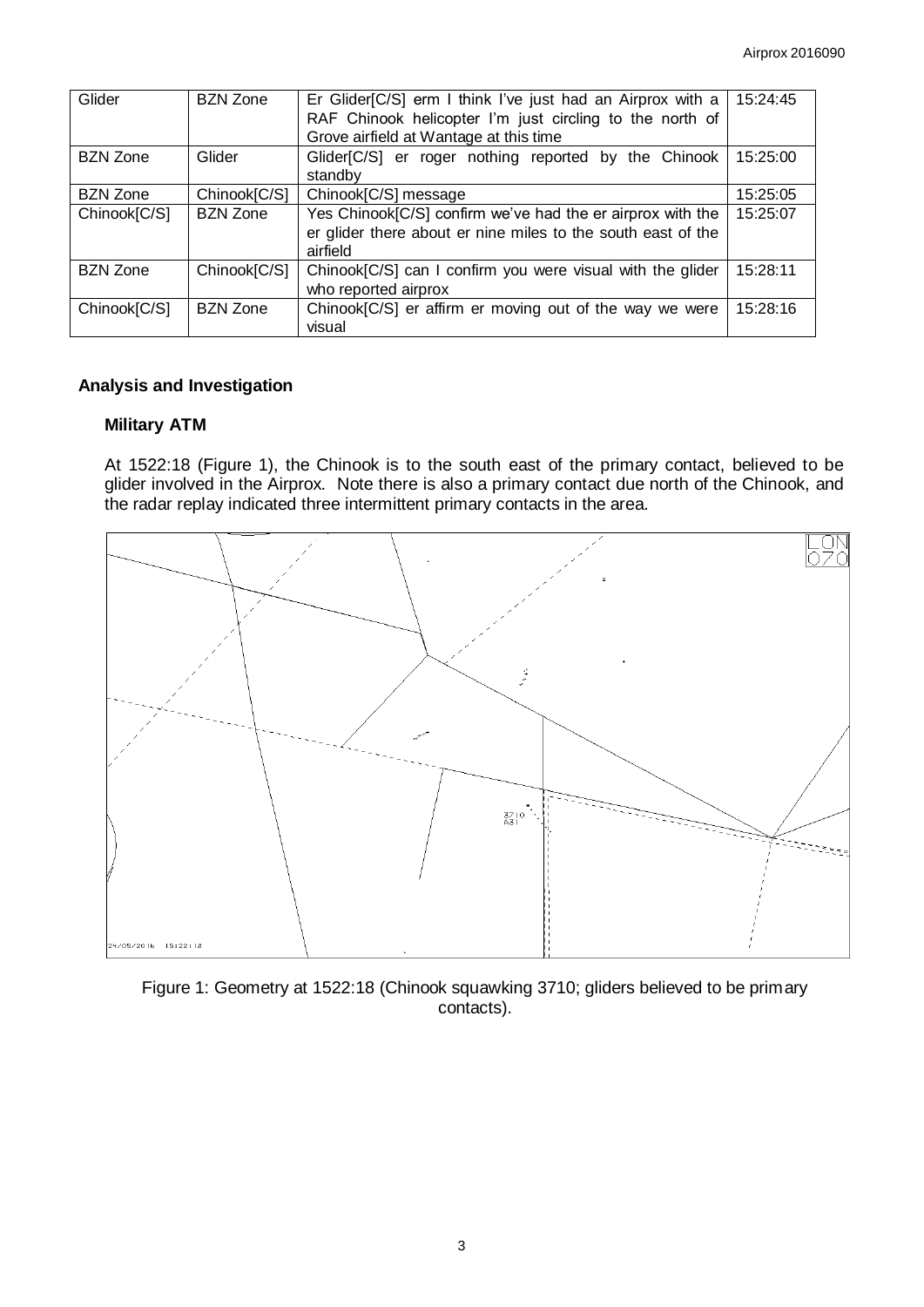At 1522:47 (Figure 2), the Chinook is 1.9nm to the south east of a primary contact, believed to be a glider. This is the CPA from radar analysis. [UKAB Note: the Airprox glider may not have been painting on radar and so the radar CPA is not necessarily the Airprox CPA].



Figure 2: Geometry at 1522:47 (Chinook squawking 3710; primary contact believed to be a glider at time of CPA).

At 1523:04 (Figure 3), the Chinook is 2.2nm to the south east of the primary contact, believed to be a glider, there are also two faint returns showing to the east.



Figure 3: Geometry at 1523:04 (Chinook squawking 3710; primary contact believed to be a glider).

The Chinook pilot reported transiting to Brecon and was receiving a Traffic Service from Brize Norton (Zone). The pilot commented that it was evident from the radar frequency that there was a lot of activity in the area and so all the crew were conducting vigilant lookout. At approximately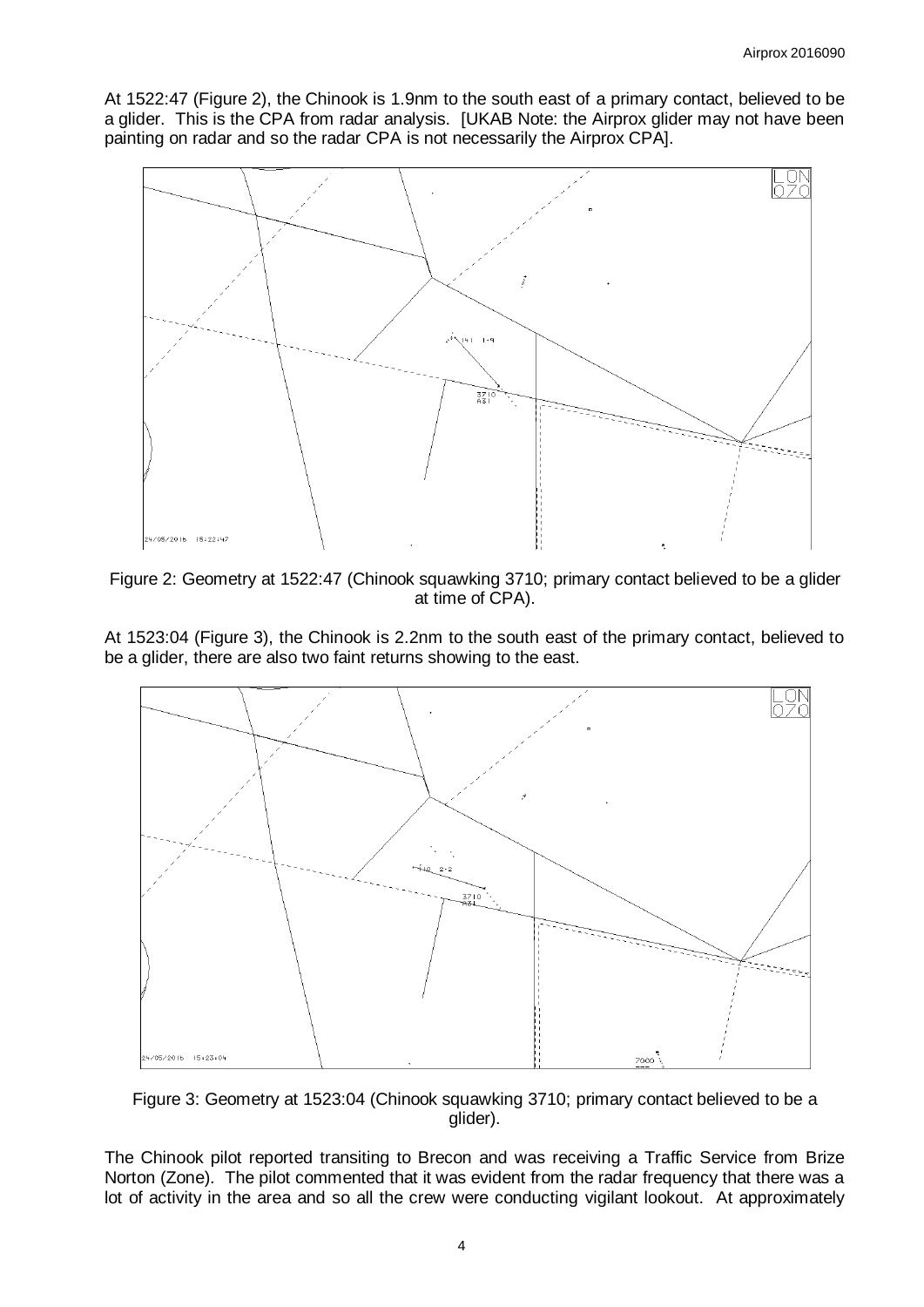9nm to the South East of Brize, at 3000ft QNH (1020hPa), the crew reported being passed Traffic Information on traffic in their 2 o'clock which was not sighted. Shortly after, the RHS pilot observed a glider straight head by 500m and slightly below (100ft).

The Glider pilot that reported the incident on frequency commented that there were at least three other gliders in the vicinity at the time of the incident. The pilot reported becoming aware of the Chinook from the sound of the rotor blades but, due to his position in the turn, did not become visual until late and judged it was not then necessary to take avoiding action.

The Brize Norton Zone controller reported that the airspace was extremely busy with a high density of GA traffic, including many primary contacts believed to be gliders. Workload for the controller was reported as high to medium. The controller reported that the Chinook was handed over from Odiham and placed under a Traffic Service; shortly after receiving the aircraft on frequency the controller reported passing Traffic Information in the Chinook's 2 o'clock. After this, the controller reported difficulty recalling events accurately but comments on a protracted transmission with another call sign. The controller perceived the severity as high.

The tape transcript indicates high frequency workload with a multitude of GA aircraft calling before, during and after the incident. The tape transcript does not correlate with the controller's report of Traffic Information to the Chinook after handover; however, the crew also reported being passed information. Although the controller limited radar service on approaching the overhead, given the high levels of traffic reported an additional limiting of service for traffic intensity may have been warranted. That said, the Chinook crew reported conducting a vigilant lookout due to the high activity. The changing aspect of the gliders in the thermal may have produced an intermittent radar return; the radar replay indicates intermittent primary contacts in the area. Without a consistent paint on the radar screen it would have been difficult for the controller, who was busy on frequency, to have identified the confliction and passed Traffic Information.

The primary barrier for the Chinook and Glider in this instance was 'see-and-avoid'. The glider was without a transponder and so would have been unable to provide any further radar information to assist the controller in passing Traffic Information. The glider pilot did call on the Brize frequency shortly before the Airprox requesting information regarding Redlands parachute zone, this could have provided an opportunity to enhance the controllers situational awareness and pass information on gliding activity in the area.

### **UKAB Secretariat**

The Chinook and Ventus pilots shared an equal responsibility for collision avoidance and not to operate in such proximity to other aircraft as to create a collision hazard<sup>1</sup>. If the incident geometry is considered as converging then the Chinook pilot was required to give way to the Ventus<sup>2</sup>.

### **Comments**

### **JHC**

Although the Chinook crew were carrying out a vigilant lookout due to their awareness of traffic density, it was only through luck that this incident did not result in a collision. Because the gliders were not transponding, ATC were having to rely on fleeting primary contacts to provide a Traffic Information to the Chinook. Nevertheless, accepting that this is Class G airspace, it may have been better airmanship had the glider pilot positively alerted Brize ATC to their presence prior to, rather than after the incident. Existing barriers could be strengthened by making the gliders more conspicuous, either visually or to primary radar. Another potential barrier to Airprox incidents like this would be the fitting of ADS-B or transponders to gliders.

 $\overline{a}$ 

<sup>1</sup> SERA.3205 Proximity.

 $2$  SERA.3210 Right-of-way (c)(2) Converging.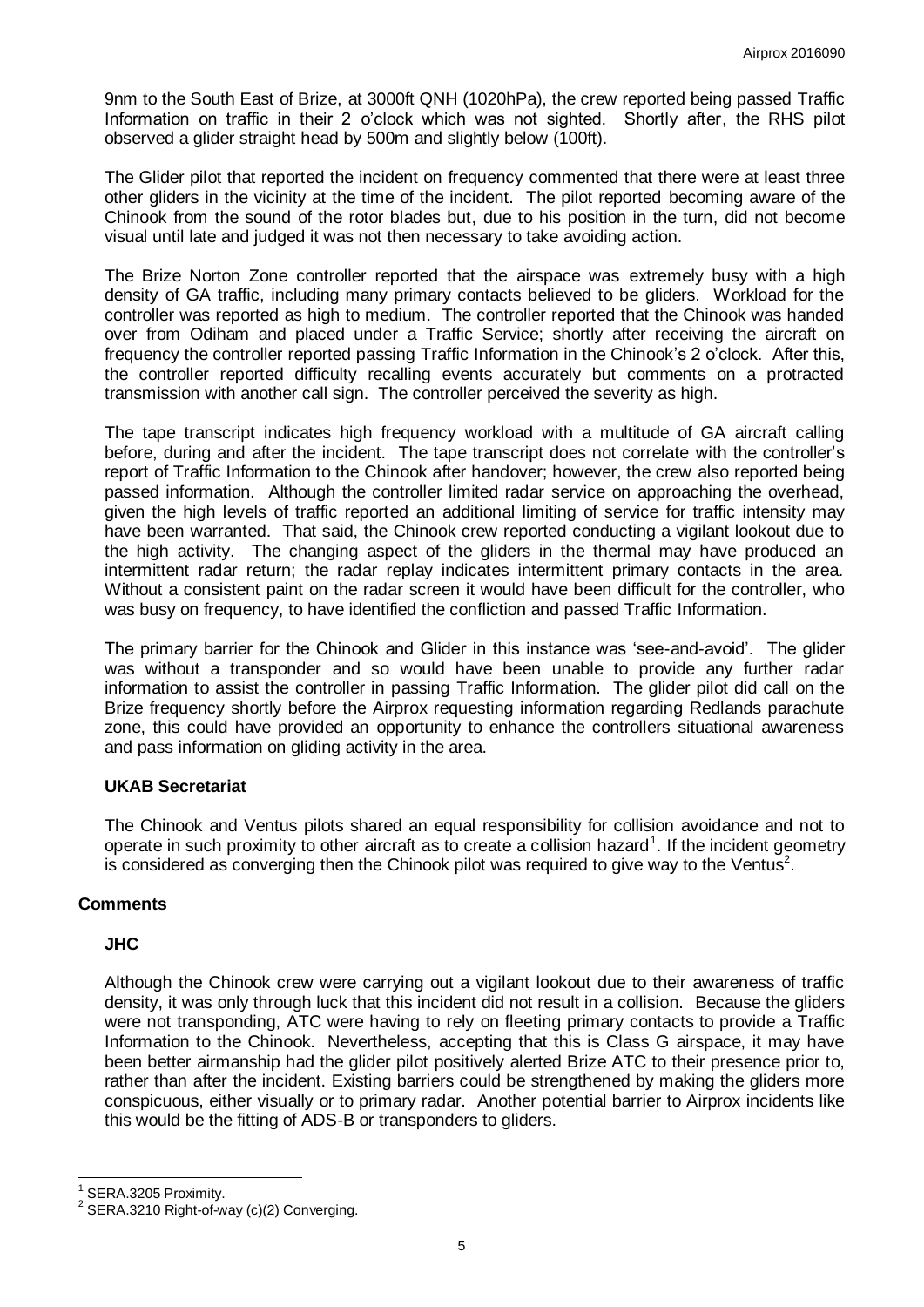### **Summary**

An Airprox was reported when a Chinook and a Ventus flew into proximity at 1523 on Tuesday 24<sup>th</sup> May 2016. Both pilots were operating under VFR in VMC, the Chinook pilot was transiting at 3000ft and in receipt of a traffic Service from Brize radar. The Ventus pilot was circling in a thermal and was not in receipt of an ATS.

### **PART B: SUMMARY OF THE BOARD'S DISCUSSIONS**

Information available consisted of reports from the pilots of both aircraft, transcripts of the relevant RT frequencies, radar photographs/video recordings and reports from the appropriate ATC and operating authorities.

Looking first at the actions of the Chinook pilot, the Board thought that there was little more he could have done in the circumstances. He was receiving a Traffic Service from Brize Radar, and was looking for Traffic in his 2 o'clock which had been called by the controller. Members opined that it was pure luck that the crewman had called further traffic, which, by switching the RHS pilot's attention to the opposite side, caused him to see the glider directly ahead. The Board heard from the JHC member that the Chinook fleet were shortly to be fitted with TAS; although heartened to heart this, members commented that in this circumstance it wouldn't have helped anyway because the glider was only fitted with FLARM.

The Brize controller was aware that the airspace was busy and did his best to provide Traffic Information on the intermittent radar returns that he could see. Noting that not all of the gliders would have been visible to him, there followed a discussion about the value of having FLARM ADS-B receivers installed in ATC with a display in RAF radar rooms. The Board were updated by military members about a trial that had been conducted at Linton-on-Ouse using Glidernet and was drawing to a close; the findings were in the process of being analysed. However, although the early feedback had been positive, it was noted that the FLARM equipment, and more specifically web sites such as Glidernet, were not assured in any way; as such they could not be used directly for controlling purposes, only for general information. In this case the Brize controller already knew there was a high volume of glider traffic in the area, but an ADS-B FLARM display in the radar room would have provided useful information such as their altitude and track histories. Returning to the actions of the Brize controller, the Board thought that he had done his best in difficult circumstances to provide the Chinook pilot with as much information as he had available to him.

The debate then led on to a long discussion about glider conspicuity, a subject which has been discussed many times before by the Board. Members heard from glider representatives that making gliders more conspicuous to radar was not as simple as some thought. Using radar reflectors (akin to those used by yachts), was not particularly feasible in modern gliders because of space constraints and the fact that the light-weight carbon fibre materials used for building gliders seem to reduce their effectiveness. Many IFF units require significant battery power, which is just not available to most gliders (although the gliding members acknowledged that newer IFF systems were coming onto the market requiring less battery power, or having their own power source, they were still expensive options). There was also an issue with saturation of ATC controllers' displays if all gliders were to squawk at all times. Civil pilot members commented about the portable, less expensive, collision avoidance systems being developed such as the NATS Low Power ADS-B Transceiver (LPAT) which provide the minimum functionality needed to make a GA aircraft, or glider, visible to other airspace users. The Board hoped that further development of electronic conspicuity devices in accordance with the recent CAA CAP1391<sup>3</sup> would allow for the various collision and traffic systems to be able to interact across the differing flying communities. It was recognised that these systems were still some way from being wide-spread, and the obstacles of frequency saturation were still to be overcome; nevertheless, the Board were interested to note the different solutions available and hoped that a light-weight, low-cost solution would soon become common-place.

 3 Available at [http://publicapps.caa.co.uk/docs/33/CAP1391%20MAR%2016.pdf.](http://publicapps.caa.co.uk/docs/33/CAP1391%20MAR%2016.pdf)